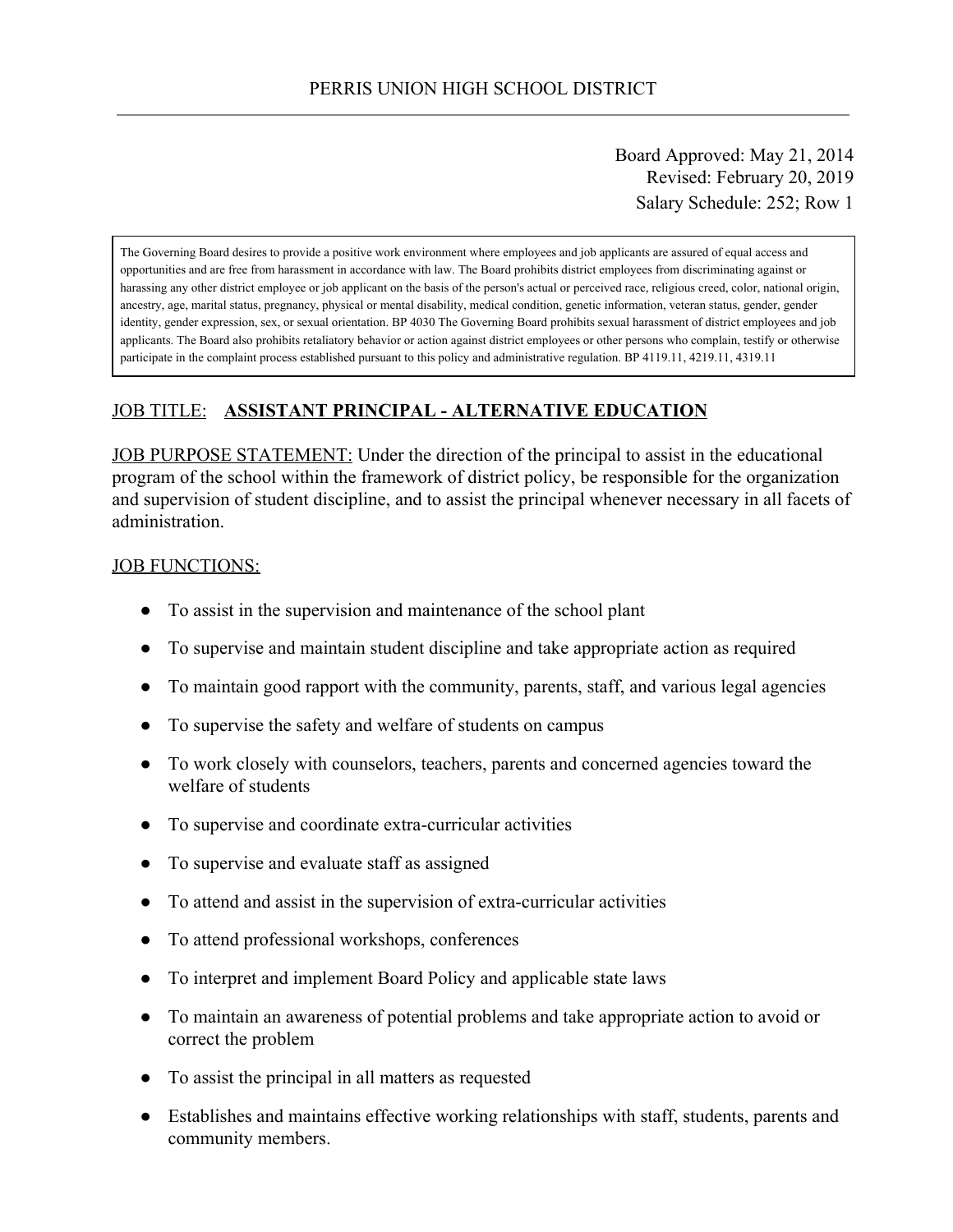## JOB TITLE: **ASSISTANT PRINCIPAL – ALTERNATIVE EDUCATION** Page 2

### JOB FUNCTIONS (continued):

• Performs other duties as assigned

## PHYSICAL ABILITIES:

- Visual ability to read handwritten or typed documents, and the display screen of various office equipment and machines
- Able to communicate and obtain information in English
- Able to sit (for sustained period of time), stand, stoop, kneel, bend, lift (25 pounds), carry (25 pounds), and walk
- Able to climb slopes, stairs, steps, ramps and ladders
- Able to operate office machines and equipment in a safe and effective manner

## JOB QUALIFICATIONS:

#### Education:

● Master's Degree

## Experience Required:

- Five (5) or more years of successful teaching experience, secondary-level preferred.
- Two (2) or more years of site leadership experience, secondary-level preferred.
- Demonstrated expertise in curriculum/instructional leadership
- Demonstrated understanding in personnel supervision, budget development, facilities management, and community relations

●

## Credential and Licenses:

- Eligible to apply for or holds a valid California Administrative Services and appropriate teaching/certificated credential(s)
- TB Clearance
- Drug/Alcohol Clearance
- Valid California Driver's License
- Criminal Justice Fingerprint Clearance